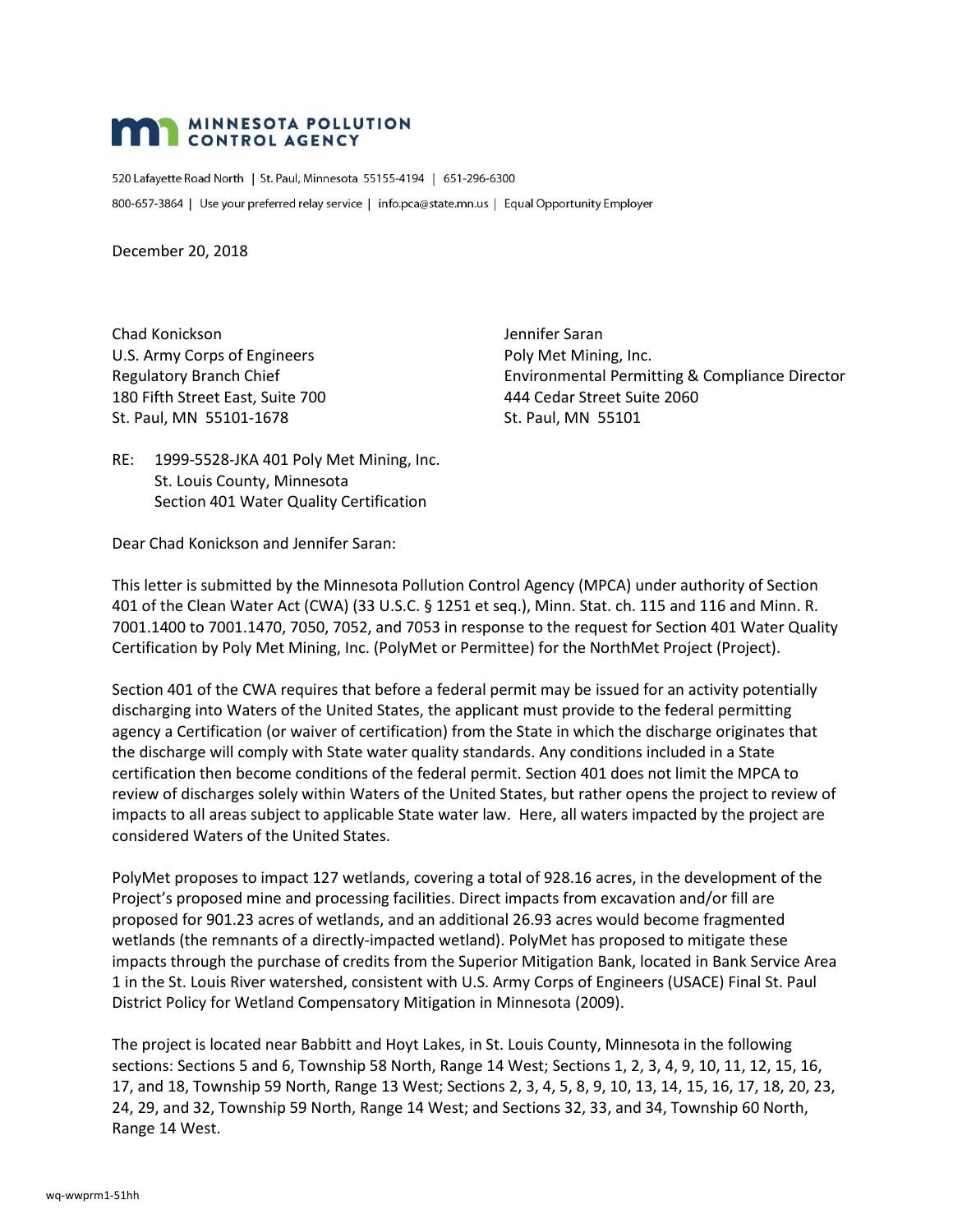Chad Konickson and Jennifer Saran Page 2 December 20, 2018

# **Decision:**

The MPCA has examined the Project Revised Wetland Permit Application dated August 19, 2013, the Final Environmental Impact Statement dated November 2015, the NorthMet Project Wetland Replacement Plan dated December 2017, the Antidegradation Assessment – NorthMet Project Section 401 Certification dated December 2017, the USACE Proposed NorthMet Mining Site Wetland Review dated December 13, 2018, and other information furnished by PolyMet that is relevant to water quality considerations. The MPCA has determined there is reasonable assurance that the activities proposed in the Revised Wetland Permit application, the impacts of which were addressed in the Final Environmental Impact Statement, will be conducted in a manner that will not violate applicable water standards, and certifies the project with the following conditions:

## **1. Water Quality Monitoring (to address potential Air Deposition)**

- A. To provide data regarding methylmercury concentrations, the permittee must begin monitoring as follows:
	- 1. Wetlands, monthly May to October as follows:
		- a. Conduct baseline monitoring for not less than two years, and continue until the commencement of project mining operations. Operations are defined as production blasting within the open pit.
		- b. Sample for the following parameters:
			- Temperature
			- $\bullet$  pH
			- Dissolved oxygen
			- Specific conductivity
			- Total mercury (EPA Method 1631E/1669) filtered
			- Methylmercury (EPA Method 1630/1669) filtered
			- $\bullet$  Base cations (Ca2+, Mg2+, Na+, K+)
			- Dissolved organic carbon
			- Sulfate
			- Total alkalinity
		- c. Sample surficial groundwater from within 22 wetland hydrology monitoring locations:
			- Mine Site wells 31, 33-39, 13, 47, 26, 4A, 4
			- Dunka Road wells 40-42
			- Plant Site wells TB9-TB14
	- 2. Streams, quarterly as follows:
		- a. Conduct monitoring upon issuance of all state permits for the Project or upon commencement of Project construction, whichever is sooner, and continue monitoring through one year after cessation of project mining operations.
		- b. Sample for the following parameters:
			- Total mercury (EPA Method 1631E/1669) filtered
			- Methylmercury (EPA Method 1630/1669) filtered
		- c. Sample surface water at the following locations:
			- SW402 (also known as PM-2/SW002)
			- SW413 (also known as SW004c)
			- SW005 (also known as PM-13/SW005)
			- SW008 (also known as PM-12.2)
			- SW020 (also known as PM-7/SD026)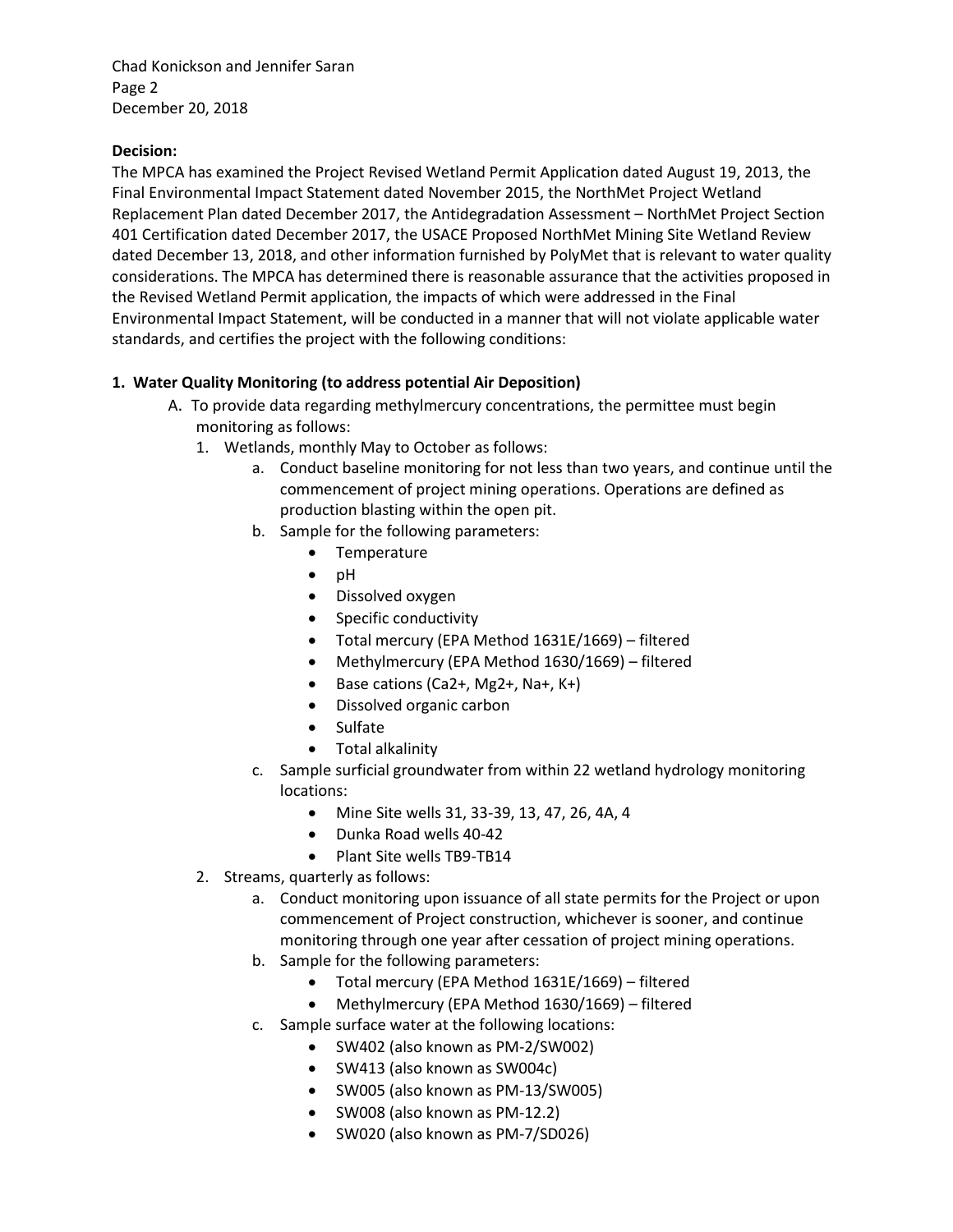Chad Konickson and Jennifer Saran Page 3 December 20, 2018

- B. To provide data regarding copper and cobalt concentrations in the Wetland of Interest (as identified in PolyMet's Cross-Media Analysis to Assess Potential Effects on Water Quality from Project-Related Deposition of Sulfur and Metal Air Emissions dated October 31, 2017), the permittee must begin monitoring immediately upon issuance of all state permits for the Project or upon commencement of Project construction, whichever is sooner, and continue monitoring through one year after cessation of all project mining operations as follows:
	- 1. Wetland of Interest, once every other month:
		- a. Sample for the following parameters:
			- Sulfate
			- Copper
			- Cobalt
			- Hardness
		- b. At two locations within the Wetland of Interest; ideal monitoring locations will have defined channel, flow and access; the permittee must provide final sampling coordinates to the MPCA with first sampling results; monitoring sites must be located:
			- West of existing well 36 in the northern end of the wetland (closest to Mine Site source of dust) as proposed in the Wetland of Interest (Mine Site), Proposed Wetland of Interest Water Quality Monitoring Locations memo dated June 20, 2018; and
			- At the southern end of the wetland near its outlet to downstream wetland complexes as proposed in the Wetland of Interest (Mine Site), Proposed Wetland of Interest Water Quality Monitoring Locations memo dated June 20, 2018.
- C. To provide data regarding arsenic and cobalt concentrations for comparison to class 2Bd water quality standards in Colby Lake, the permittee must begin monitoring immediately as directed in the National Pollutant Discharge Elimination System/State Disposal System (NPDES/SDS) permit for the Project, through one year beyond cessation of all project mining operations as follows:
	- 1. Streams, monthly:
		- a. Sample for the following parameters:
			- **•** Arsenic
			- Cobalt
		- b. Sample surface water at the following location:
			- Partridge River at location SW413 (also known as SW004c)
- D. To ensure data usability and quality:
	- 1. Total mercury samples must be analyzed using EPA Method 1631E with clean sample collection techniques per Method 1669, as updated. Should another mercury analytical method that has a reportable quantitation level of <0.5 ng/L that allows for low-level sample characterization be approved by the EPA and certified by an MPCA-recognized accreditation body, the method may be used in place of EPA Methods 1631E/1669. [Minn. R. 7001.0150 subp. 2]
	- 2. Methylmercury samples must be analyzed using EPA Method 1630 with clean sample collection techniques per Method 1669, as updated. Should another methylmercury analytical method that has a reportable quantification level of 0.05 ng/L that allows for low-level sample characterization be approved by the EPA and certified by an MPCArecognized accreditation body, the method may be used in place of EPA Methods 1630/1669. [Minn. R. 7001.0150 subp. 2]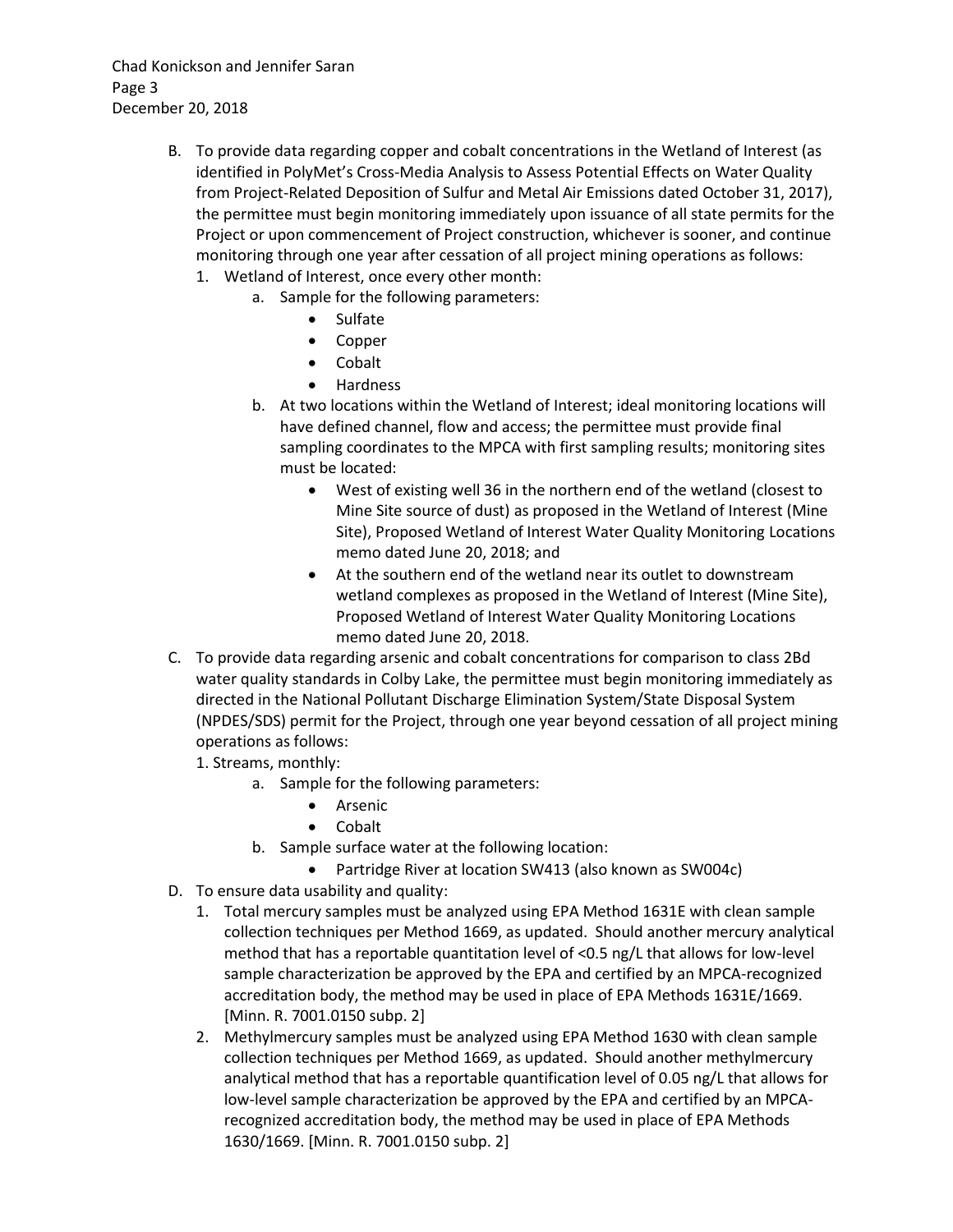Chad Konickson and Jennifer Saran Page 4 December 20, 2018

- 3. Metals samples must be collected using clean sample collection techniques per EPA Method 1669, as updated. Individual metal concentrations must be determined by USEPA Method 200.8, as updated (or an equivalent approved method).
- 4. For all laboratory results, a laboratory certified by the Minnesota Department of Health and/or registered by the MPCA must conduct analyses required by this certification.
- 5. For all field results, industry standard field sampling, collection and analysis protocols must be consistently used. Field analysts must be trained and experienced in field data collection. The permittee must monitor in accordance with written Standard Operating Procedures (SOPs), which must be reviewed and approved (including any modifications to previously approved SOPs) by the MPCA. Copies of the MPCA-approved SOPs must be immediately available to field analysts. All field instrumentation and ancillary equipment must be properly calibrated and maintained in accordance with manufacturer's specifications. At a minimum, field instruments must be inspected and calibrated weekly and calibration results documented. All water sample handling and laboratory analytical results must comply with Minn. R. 4740.2010, and Minn. R. 4740.2050 to 4740.2120.
- 6. The permittee must follow EPA Method 1669, as updated, for all sample collection, which includes collection specifications for quality assurance/quality control samples.
- 7. Sampling shall occur at the designated monitoring stations including when this requires removing ice to sample the water. Should a station be completely frozen or dry, reasonable attempts should be made to return to check for water throughout a designated sampling period.

# **2. Wetland Hydrology Monitoring**

- A. The permittee must continue monitoring wetland hydrology at existing locations in accordance with the Monitoring Plan for Potential Indirect Wetland Impacts dated December 2017.
	- 1. Monitoring extending through commencement of project construction is considered baseline, against which future data can be compared.
	- 2. For each individual monitoring well location, inundation/depth to the water table during the growing season must remain within the minimum/maximum brackets documented by baseline monitoring well data when placed in context of hydrological conditions. Deviations from baseline monitoring well data meeting one or both of the following criteria must be evaluated by the MPCA to determine whether adaptive management, increased monitoring, and/or additional compensatory mitigation, as applicable, are triggered:
		- a. Frequency equal to or exceeding two growing seasons,
		- b. Duration equal to or exceeding fourteen consecutive days
	- 3. Wetland boundaries must be evaluated as outlined in the Monitoring Plan for Potential Indirect Wetland Impacts dated December 2017.

### **3**. **Wetland Vegetation Monitoring**

- A. The permittee must conduct wetland vegetation monitoring in accordance with the Monitoring Plan for Potential Indirect Wetland Impacts dated December 2017.
	- 1. Monitoring extending through commencement of project construction will be considered baseline, against which future data can be compared.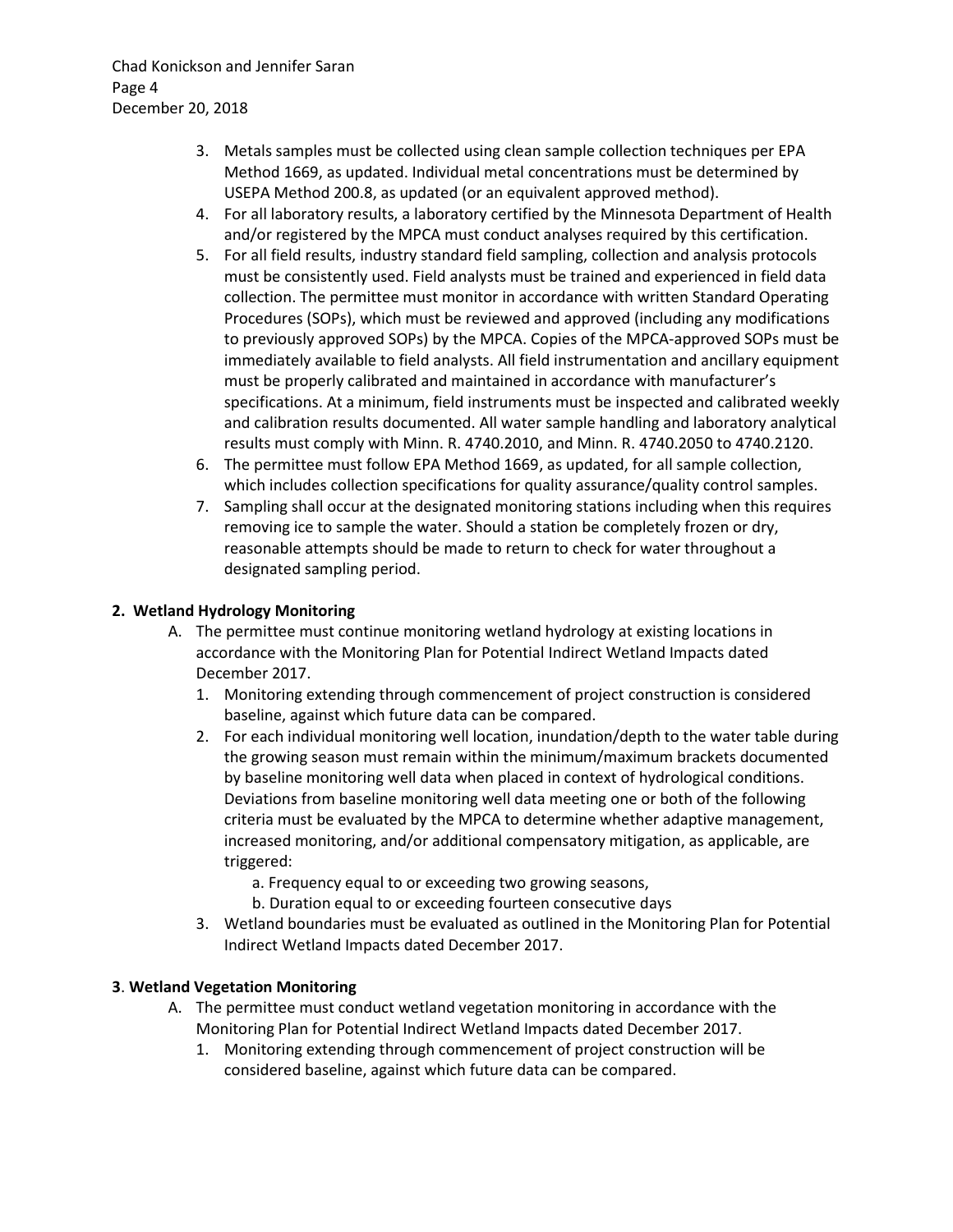Chad Konickson and Jennifer Saran Page 5 December 20, 2018

# **4**. **Reporting**

- A. The permittee must submit annual reporting to the MPCA based on the above (Conditions 1-3) wetland and stream monitoring as follows:
	- 1. Submitted by March 31 for each preceding calendar year (or partial calendar year) starting the year after construction activities begin.
	- 2. Each annual report must contain the following for all active monitoring sites identified above:
		- a. Raw data in Microsoft Excel (or a comparable tabular spreadsheet format, as approved by the MPCA) for each active monitoring site;
		- b. Documentation of any hydrologic conditions that prevented collection of any required sample [Minn. R. 7001.0150, Subp. 2(B)];
		- c. A description of any work near monitoring sites that could impact monitoring results;
		- d. Shapefiles of mine progression, current well and vegetation sampling locations (well, vegetation plot, and wetland unique identifiers must be included in the shapefile's attribute table);
		- e. A description of any proposed monitoring sites including narrative of wetland community condition/integrity and observed indicators of wetland stress including presence of nonnative species, presence of additional facultative or non-wetland plant species, evidence of stressed or dying vegetation, evidence of sediment or air particulate deposition, or changes in hydrology indicators;
		- f. Analysis of data including any statistical assumptions and methodologies;
		- g. Identification, interpretation, explanation and significance of data trends or abnormalities; and
		- h. Conclusions regarding monitoring results and recommendations for any necessary adaptive management, which could include additional monitoring locations and/or frequencies and mitigation (either treatment, or, in the case of physical alterations, potential compensatory mitigation) methods (collectively hereafter "adaptive management").
			- The MPCA will review and approve or disapprove recommendations for adaptive management in writing.
				- o If approved, the permittee must implement the proposed strategy in accordance with the schedule provided in the written approval from the MPCA.
				- o If the proposed adaptive management strategy is disapproved by the MPCA, the permittee must provide a modified plan addressing the MPCA comments within 30 days of receipt of such comments.
	- 3. Wetland indirect impact data must be accompanied by local precipitation data. Local precipitation data must either be meteorological data collected by the permittee at the Project site, or from the local precipitation values estimated from data collected at Hoyt Lakes or Babbitt measurement stations.
	- 4. Reports on water quality from streams and the Wetland of Interest must include a comparison of measured values to baseline values. A discussion should also be included that qualitatively compares the measured values to the results in the Cross-Media Analysis (Barr, October 2017) for parameters included in that analysis.
- B. Adaptive management
	- 1. Deviations from baseline monitoring conditions will be evaluated by the MPCA to determine whether adaptive management measures may be triggered.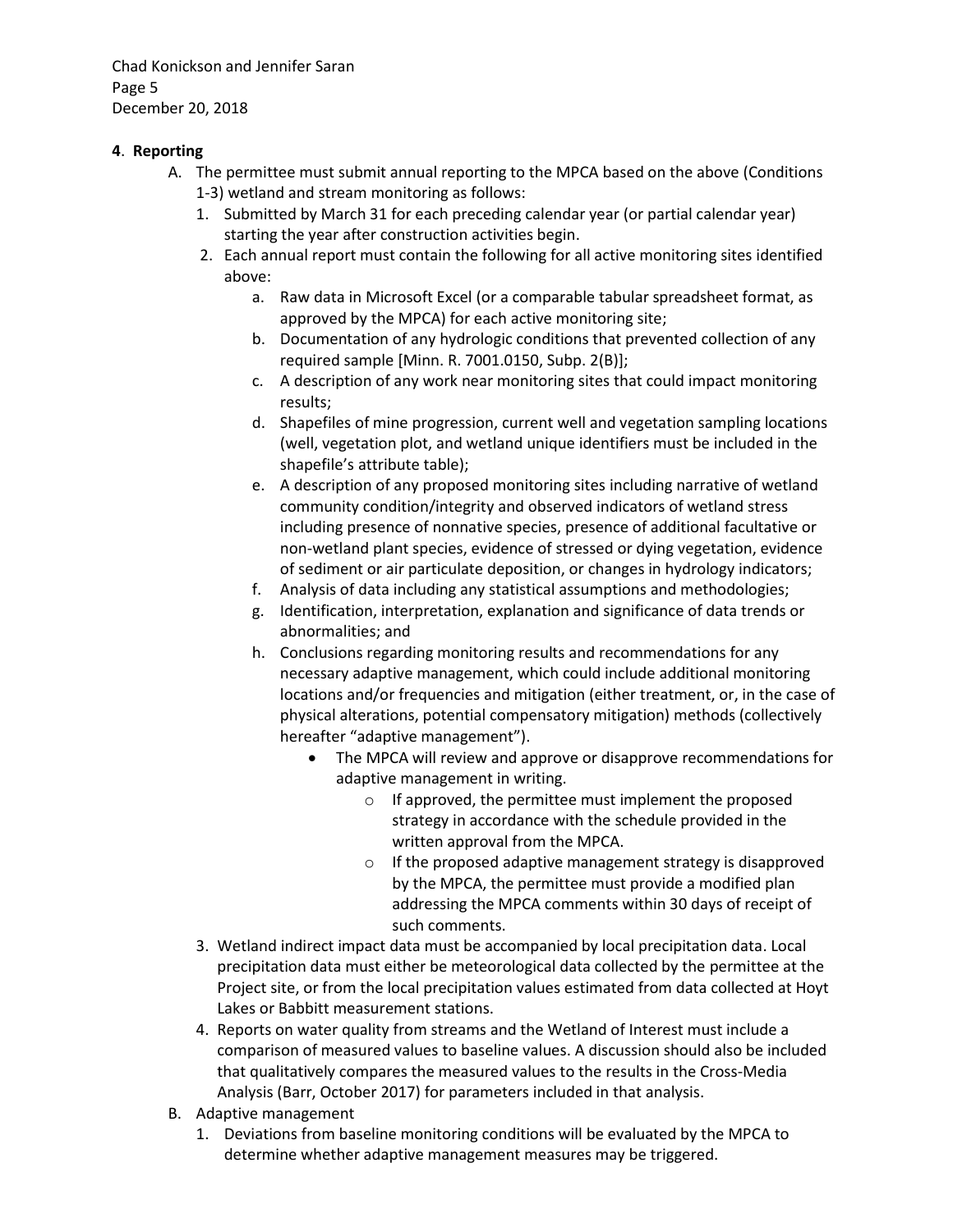Chad Konickson and Jennifer Saran Page 6 December 20, 2018

- 2. If there are surface water conditions exhibiting deviations from baseline conditions that are attributable to Project factors, then MPCA and USACE may require adaptive management. The scope and timing of adaptive management will depend on the extent of deviation from baseline conditions and the potential cause(s) of the deviation.
- C. Should monitoring data indicate that the Project has caused or contributed to a violation of a water quality standard contained in Minn. R. chs. 7050 and 7052, the permittee must report to the MPCA as follows: a violation that could endanger human health or the environment must be reported within 24 hours; other violations must be reported within 30 days. Also, within 30 days of discovery of a violation, the permittee must submit to the MPCA for review and approval an adaptive management plan to monitor and remedy the cause of the violation.
	- 1. The permittee must implement the proposed adaptive management strategy upon the schedule included in the written approval from the MPCA. If the adaptive management strategy is disapproved by the MPCA, the permittee must provide a modified plan addressing the MPCA comments within 30 days of receipt of such comments.

### **5**. **Stream Hydrology Monitoring**

- A. The permittee must conduct stream monitoring in accordance with the requirements of the Department of Natural Resources Water Appropriation Permits for the Project.
- B. If monitoring indicates an increase or decrease in annual average hydrology of 20% or greater from existing conditions in Unnamed Creek, Trimble Creek, Unnamed (Mud Lake) Creek, or Second Creek at the Plant Site (conditions before the implementation of the existing tailings basin pumpback systems), the permittee must submit to the MPCA the stream hydrology data, along with an analysis of whether the existing and beneficial uses of the stream(s) have been affected, and a proposal for mitigation, as appropriate, to address any loss of existing use(s).

### **6**. **Compensatory Mitigation**

- A. This certification prohibits the loss of existing uses resulting from physical alterations to a surface water unless appropriately replaced through mitigation. To ensure compliance with Minn. R. 7050.0186 and 7050.0265, the permittee must provide compensatory mitigation for all permanent direct and indirect surface water impacts. Wetland impacts must be mitigated in accordance with USACE's Final St. Paul District Policy for Wetland Compensatory Mitigation in Minnesota (2009). The MPCA understands that wetland mitigation for the Project will occur through PolyMet's purchase of wetland mitigation bank credits from the Superior Mitigation Bank, located in Bank Service Area #1, in the St. Louis River Watershed.
- B. Any deviations from the proposed Wetland Replacement Plan dated December 2017 must be approved by the MPCA in writing.
- C. The MPCA must be notified within 30 days of changes in replacement credits currently available to PolyMet.

### **7**. **Standard Conditions**

- A. The permittee must inform all employees and/or contractor(s) who will be performing this project's construction activities of the need to comply with all conditions of this Section 401 Water Quality Certification from the MPCA.
- B. The MPCA must be notified within 30 days of a violation of this certification, such as unauthorized direct or indirect impacts to state jurisdictional waters. The MPCA must be notified of any proposed additional water quality impacts this project may have, before they